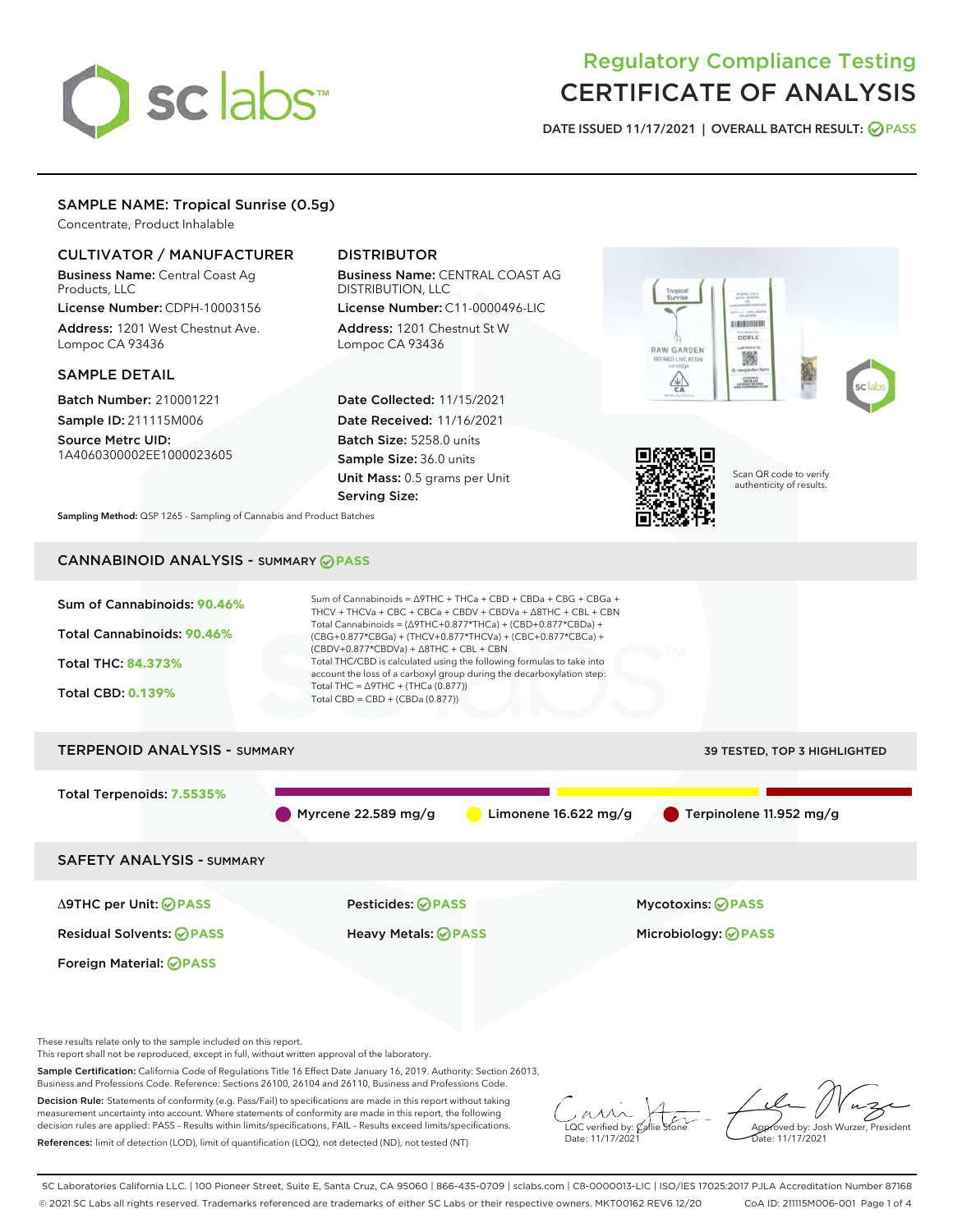

Terpene analysis utilizing gas chromatography-flame ionization detection (GC-



TROPICAL SUNRISE (0.5G) | DATE ISSUED 11/17/2021 | OVERALL BATCH RESULT: **● PASS** 

TERPENOID TEST RESULTS - 11/17/2021

FID). **Method:** QSP 1192 - Analysis of Terpenoids by GC-FID

#### CANNABINOID TEST RESULTS - 11/16/2021 2 PASS

Tested by high-performance liquid chromatography with diode-array detection (HPLC-DAD). **Method:** QSP 1157 - Analysis of Cannabinoids by HPLC-DAD

#### TOTAL CANNABINOIDS: **90.46%**

Total Cannabinoids (Total THC) + (Total CBD) + (Total CBG) + (Total THCV) + (Total CBC) + (Total CBDV) + ∆8THC + CBL + CBN

TOTAL THC: **84.373%** Total THC (∆9THC+0.877\*THCa)

TOTAL CBD: **0.139%**

Total CBD (CBD+0.877\*CBDa)

TOTAL CBG: 4.849% Total CBG (CBG+0.877\*CBGa)

TOTAL THCV: 0.46% Total THCV (THCV+0.877\*THCVa)

TOTAL CBC: ND Total CBC (CBC+0.877\*CBCa)

TOTAL CBDV: ND Total CBDV (CBDV+0.877\*CBDVa)

| <b>COMPOUND</b>  | LOD/LOQ<br>(mg/g)          | <b>MEASUREMENT</b><br><b>UNCERTAINTY</b><br>(mg/g) | <b>RESULT</b><br>(mg/g) | <b>RESULT</b><br>(%) |
|------------------|----------------------------|----------------------------------------------------|-------------------------|----------------------|
| <b>A9THC</b>     | 0.06 / 0.26                | ±29.024                                            | 843.73                  | 84.373               |
| <b>CBG</b>       | 0.06/0.19                  | ±1.911                                             | 48.49                   | 4.849                |
| <b>THCV</b>      | 0.1/0.2                    | $\pm 0.23$                                         | 4.6                     | 0.46                 |
| <b>CBN</b>       | 0.1/0.3                    | ±0.24                                              | 3.7                     | 0.37                 |
| $\triangle$ 8THC | 0.1/0.4                    | ±0.22                                              | 2.7                     | 0.27                 |
| <b>CBD</b>       | 0.07/0.29                  | ±0.064                                             | 1.39                    | 0.139                |
| <b>THCa</b>      | 0.05/0.14                  | N/A                                                | <b>ND</b>               | <b>ND</b>            |
| <b>THCVa</b>     | 0.07/0.20                  | N/A                                                | <b>ND</b>               | <b>ND</b>            |
| <b>CBDa</b>      | 0.02/0.19                  | N/A                                                | <b>ND</b>               | <b>ND</b>            |
| <b>CBDV</b>      | 0.04 / 0.15                | N/A                                                | <b>ND</b>               | <b>ND</b>            |
| <b>CBDVa</b>     | 0.03/0.53                  | N/A                                                | <b>ND</b>               | <b>ND</b>            |
| <b>CBGa</b>      | 0.1/0.2                    | N/A                                                | <b>ND</b>               | <b>ND</b>            |
| <b>CBL</b>       | 0.06 / 0.24                | N/A                                                | <b>ND</b>               | <b>ND</b>            |
| <b>CBC</b>       | 0.2 / 0.5                  | N/A                                                | <b>ND</b>               | <b>ND</b>            |
| <b>CBCa</b>      | 0.07 / 0.28                | N/A                                                | <b>ND</b>               | <b>ND</b>            |
|                  | <b>SUM OF CANNABINOIDS</b> |                                                    | 904.6 mg/g              | 90.46%               |

#### **UNIT MASS: 0.5 grams per Unit**

| ∆9THC per Unit                         | 1120 per-package limit | 421.86 mg/unit  | <b>PASS</b> |
|----------------------------------------|------------------------|-----------------|-------------|
| <b>Total THC per Unit</b>              |                        | 421.86 mg/unit  |             |
| <b>CBD</b> per Unit                    |                        | $0.70$ mg/unit  |             |
| <b>Total CBD per Unit</b>              |                        | $0.70$ mg/unit  |             |
| <b>Sum of Cannabinoids</b><br>per Unit |                        | 452.3 mg/unit   |             |
| <b>Total Cannabinoids</b><br>per Unit  |                        | $452.3$ mg/unit |             |

| <b>COMPOUND</b>         | LOD/LOQ<br>(mg/g) | <b>MEASUREMENT</b><br><b>UNCERTAINTY</b><br>(mg/g) | <b>RESULT</b><br>(mg/g)                         | <b>RESULT</b><br>(%) |
|-------------------------|-------------------|----------------------------------------------------|-------------------------------------------------|----------------------|
| <b>Myrcene</b>          | 0.008 / 0.025     | ±0.2914                                            | 22.589                                          | 2.2589               |
| Limonene                | 0.005 / 0.016     | ±0.2377                                            | 16.622                                          | 1.6622               |
| Terpinolene             | 0.008 / 0.026     | ±0.2450                                            | 11.952                                          | 1.1952               |
| $\beta$ Caryophyllene   | 0.004 / 0.012     | ±0.2100                                            | 5.898                                           | 0.5898               |
| Ocimene                 | 0.011 / 0.038     | ±0.1589                                            | 4.950                                           | 0.4950               |
| <b>B</b> Pinene         | 0.004 / 0.014     | ±0.0385                                            | 3.349                                           | 0.3349               |
| $\alpha$ Pinene         | 0.005 / 0.017     | ±0.0268                                            | 3.116                                           | 0.3116               |
| Linalool                | 0.009 / 0.032     | ±0.0554                                            | 1.458                                           | 0.1458               |
| $\alpha$ Humulene       | 0.009 / 0.029     | ±0.0450                                            | 1.402                                           | 0.1402               |
| Fenchol                 | 0.010 / 0.034     | ±0.0304                                            | 0.786                                           | 0.0786               |
| Terpineol               | 0.016 / 0.055     | ±0.0446                                            | 0.726                                           | 0.0726               |
| $\alpha$ Phellandrene   | 0.006 / 0.020     | ±0.0049                                            | 0.362                                           | 0.0362               |
| Camphene                | 0.005 / 0.015     | ±0.0036                                            | 0.311                                           | 0.0311               |
| 3 Carene                | 0.005 / 0.018     | ±0.0044                                            | 0.311                                           | 0.0311               |
| $\alpha$ Terpinene      | 0.005 / 0.017     | ±0.0045                                            | 0.300                                           | 0.0300               |
| $\gamma$ Terpinene      | 0.006 / 0.018     | ±0.0042                                            | 0.245                                           | 0.0245               |
| trans-ß-Farnesene       | 0.008 / 0.025     | ±0.0076                                            | 0.213                                           | 0.0213               |
| Valencene               | 0.009 / 0.030     | ±0.0103                                            | 0.150                                           | 0.0150               |
| <b>Borneol</b>          | 0.005 / 0.016     | ±0.0062                                            | 0.147                                           | 0.0147               |
| $\alpha$ Bisabolol      | 0.008 / 0.026     | ±0.0060                                            | 0.113                                           | 0.0113               |
| Fenchone                | 0.009 / 0.028     | ±0.0032                                            | 0.109                                           | 0.0109               |
| Caryophyllene<br>Oxide  | 0.010 / 0.033     | ±0.0048                                            | 0.104                                           | 0.0104               |
| p-Cymene                | 0.005 / 0.016     | ±0.0024                                            | 0.089                                           | 0.0089               |
| Nerolidol               | 0.009 / 0.028     | ±0.0046                                            | 0.073                                           | 0.0073               |
| Eucalyptol              | 0.006 / 0.018     | ±0.0012                                            | 0.046                                           | 0.0046               |
| Sabinene                | 0.004 / 0.014     | ±0.0005                                            | 0.045                                           | 0.0045               |
| Sabinene Hydrate        | 0.006 / 0.022     | ±0.0015                                            | 0.039                                           | 0.0039               |
| Citronellol             | 0.003 / 0.010     | ±0.0008                                            | 0.016                                           | 0.0016               |
| Geraniol                | 0.002 / 0.007     | ±0.0006                                            | 0.014                                           | 0.0014               |
| Nerol                   | 0.003 / 0.011     | N/A                                                | <loq< th=""><th><loq< th=""></loq<></th></loq<> | <loq< th=""></loq<>  |
| (-)-Isopulegol          | 0.005 / 0.016     | N/A                                                | ND                                              | <b>ND</b>            |
| Camphor                 | 0.006 / 0.019     | N/A                                                | ND                                              | <b>ND</b>            |
| Isoborneol              | 0.004 / 0.012     | N/A                                                | ND                                              | <b>ND</b>            |
| Menthol                 | 0.008 / 0.025     | N/A                                                | ND                                              | <b>ND</b>            |
| R-(+)-Pulegone          | 0.003 / 0.011     | N/A                                                | <b>ND</b>                                       | <b>ND</b>            |
| <b>Geranyl Acetate</b>  | 0.004 / 0.014     | N/A                                                | ND                                              | <b>ND</b>            |
| $\alpha$ Cedrene        | 0.005 / 0.016     | N/A                                                | ND                                              | <b>ND</b>            |
| Guaiol                  | 0.009 / 0.030     | N/A                                                | ND                                              | ND                   |
| Cedrol                  | 0.008 / 0.027     | N/A                                                | ND                                              | <b>ND</b>            |
| <b>TOTAL TERPENOIDS</b> |                   |                                                    | 75.535 mg/g                                     | 7.5535%              |

SC Laboratories California LLC. | 100 Pioneer Street, Suite E, Santa Cruz, CA 95060 | 866-435-0709 | sclabs.com | C8-0000013-LIC | ISO/IES 17025:2017 PJLA Accreditation Number 87168 © 2021 SC Labs all rights reserved. Trademarks referenced are trademarks of either SC Labs or their respective owners. MKT00162 REV6 12/20 CoA ID: 211115M006-001 Page 2 of 4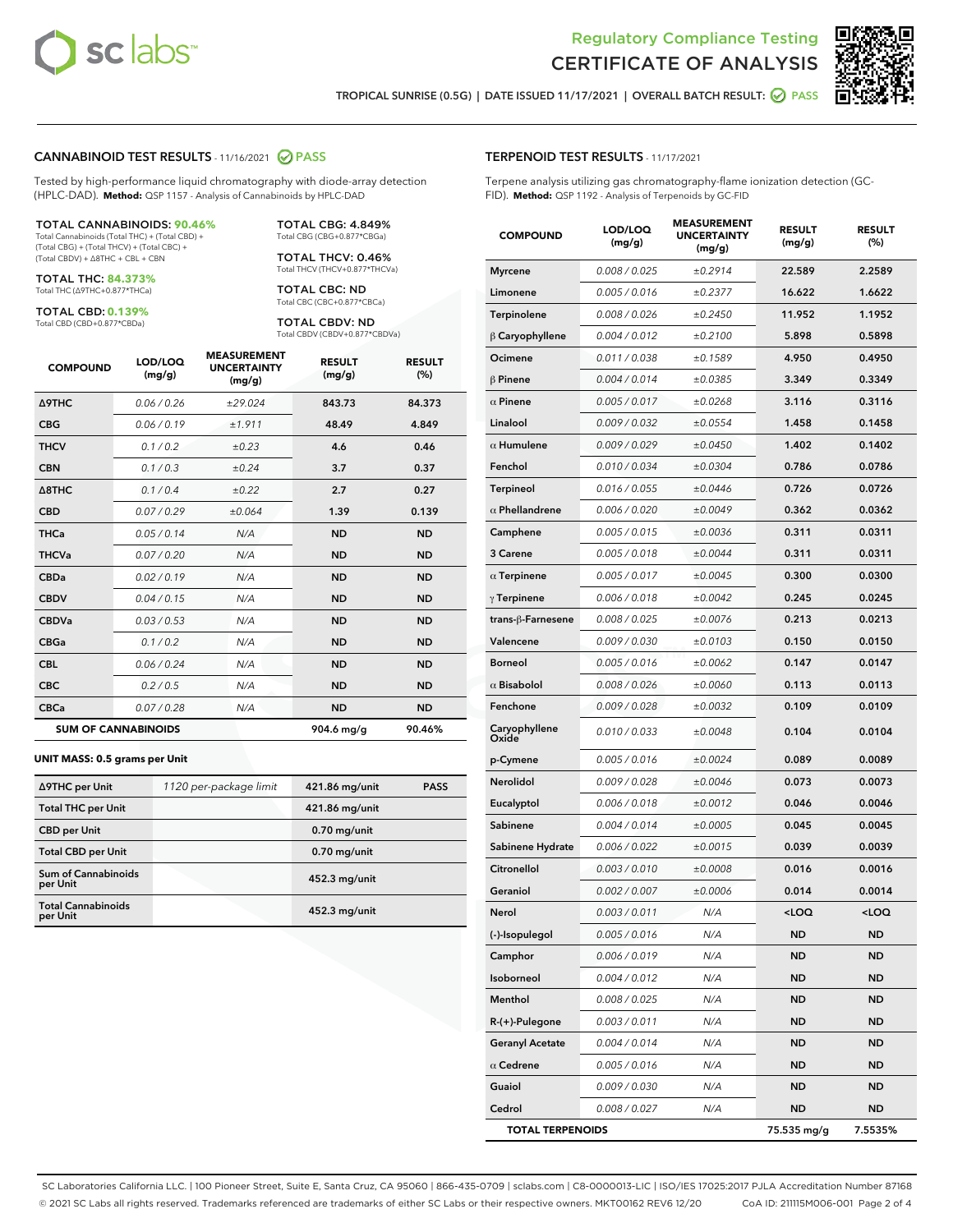



TROPICAL SUNRISE (0.5G) | DATE ISSUED 11/17/2021 | OVERALL BATCH RESULT: ☑ PASS

#### CATEGORY 1 PESTICIDE TEST RESULTS - 11/16/2021 @ PASS

Pesticide and plant growth regulator analysis utilizing high-performance liquid chromatography-mass spectrometry (HPLC-MS) or gas chromatography-mass spectrometry (GC-MS). \*GC-MS utilized where indicated. **Method:** QSP 1212 - Analysis of Pesticides and Mycotoxins by LC-MS or QSP 1213 - Analysis of Pesticides by GC-MS

| <b>Aldicarb</b><br>0.03 / 0.08<br><b>ND</b><br>$\ge$ LOD<br>N/A<br><b>PASS</b><br>Carbofuran<br>0.02/0.05<br>$\ge$ LOD<br>N/A<br><b>ND</b><br><b>PASS</b><br>Chlordane*<br>0.03 / 0.08<br><b>ND</b><br>$>$ LOD<br>N/A<br><b>PASS</b><br>0.03/0.10<br><b>ND</b><br><b>PASS</b><br>Chlorfenapyr*<br>$\ge$ LOD<br>N/A<br>0.02 / 0.06<br>N/A<br><b>ND</b><br><b>PASS</b><br>Chlorpyrifos<br>$\ge$ LOD<br>0.02 / 0.07<br>N/A<br><b>ND</b><br><b>PASS</b><br>Coumaphos<br>$>$ LOD<br>Daminozide<br>0.02 / 0.07<br>$\ge$ LOD<br>N/A<br><b>ND</b><br><b>PASS</b><br><b>DDVP</b><br>0.03/0.09<br>$\ge$ LOD<br>N/A<br><b>ND</b><br><b>PASS</b><br>(Dichlorvos)<br>Dimethoate<br><b>ND</b><br><b>PASS</b><br>0.03 / 0.08<br>$>$ LOD<br>N/A<br>0.03/0.10<br>Ethoprop(hos)<br>$\ge$ LOD<br>N/A<br><b>ND</b><br><b>PASS</b><br>0.02 / 0.06<br>$\ge$ LOD<br>N/A<br><b>ND</b><br><b>PASS</b><br>Etofenprox<br>Fenoxycarb<br>0.03 / 0.08<br>$>$ LOD<br>N/A<br><b>ND</b><br><b>PASS</b><br>0.03 / 0.08<br><b>ND</b><br><b>PASS</b><br>Fipronil<br>$\ge$ LOD<br>N/A<br>Imazalil<br>0.02 / 0.06<br>$>$ LOD<br>N/A<br><b>ND</b><br><b>PASS</b><br>0.02 / 0.07<br>Methiocarb<br>N/A<br><b>ND</b><br>$>$ LOD<br><b>PASS</b><br>Methyl<br>0.03/0.10<br>$\ge$ LOD<br>N/A<br><b>ND</b><br><b>PASS</b><br>parathion<br>0.03/0.09<br>$\ge$ LOD<br>N/A<br><b>ND</b><br><b>PASS</b><br><b>Mevinphos</b><br>Paclobutrazol<br>0.02 / 0.05<br>$\ge$ LOD<br>N/A<br><b>ND</b><br><b>PASS</b><br>0.03/0.09<br>N/A<br>$\ge$ LOD<br><b>ND</b><br><b>PASS</b><br>Propoxur<br>0.03 / 0.08<br><b>ND</b><br><b>PASS</b><br>Spiroxamine<br>$\ge$ LOD<br>N/A<br><b>PASS</b><br>Thiacloprid<br>0.03/0.10<br>$\ge$ LOD<br>N/A<br><b>ND</b> | <b>COMPOUND</b> | LOD/LOQ<br>$(\mu g/g)$ | <b>ACTION</b><br>LIMIT<br>$(\mu g/g)$ | <b>MEASUREMENT</b><br><b>UNCERTAINTY</b><br>$(\mu g/g)$ | <b>RESULT</b><br>$(\mu g/g)$ | <b>RESULT</b> |
|----------------------------------------------------------------------------------------------------------------------------------------------------------------------------------------------------------------------------------------------------------------------------------------------------------------------------------------------------------------------------------------------------------------------------------------------------------------------------------------------------------------------------------------------------------------------------------------------------------------------------------------------------------------------------------------------------------------------------------------------------------------------------------------------------------------------------------------------------------------------------------------------------------------------------------------------------------------------------------------------------------------------------------------------------------------------------------------------------------------------------------------------------------------------------------------------------------------------------------------------------------------------------------------------------------------------------------------------------------------------------------------------------------------------------------------------------------------------------------------------------------------------------------------------------------------------------------------------------------------------------------------------------------------------------------------------|-----------------|------------------------|---------------------------------------|---------------------------------------------------------|------------------------------|---------------|
|                                                                                                                                                                                                                                                                                                                                                                                                                                                                                                                                                                                                                                                                                                                                                                                                                                                                                                                                                                                                                                                                                                                                                                                                                                                                                                                                                                                                                                                                                                                                                                                                                                                                                              |                 |                        |                                       |                                                         |                              |               |
|                                                                                                                                                                                                                                                                                                                                                                                                                                                                                                                                                                                                                                                                                                                                                                                                                                                                                                                                                                                                                                                                                                                                                                                                                                                                                                                                                                                                                                                                                                                                                                                                                                                                                              |                 |                        |                                       |                                                         |                              |               |
|                                                                                                                                                                                                                                                                                                                                                                                                                                                                                                                                                                                                                                                                                                                                                                                                                                                                                                                                                                                                                                                                                                                                                                                                                                                                                                                                                                                                                                                                                                                                                                                                                                                                                              |                 |                        |                                       |                                                         |                              |               |
|                                                                                                                                                                                                                                                                                                                                                                                                                                                                                                                                                                                                                                                                                                                                                                                                                                                                                                                                                                                                                                                                                                                                                                                                                                                                                                                                                                                                                                                                                                                                                                                                                                                                                              |                 |                        |                                       |                                                         |                              |               |
|                                                                                                                                                                                                                                                                                                                                                                                                                                                                                                                                                                                                                                                                                                                                                                                                                                                                                                                                                                                                                                                                                                                                                                                                                                                                                                                                                                                                                                                                                                                                                                                                                                                                                              |                 |                        |                                       |                                                         |                              |               |
|                                                                                                                                                                                                                                                                                                                                                                                                                                                                                                                                                                                                                                                                                                                                                                                                                                                                                                                                                                                                                                                                                                                                                                                                                                                                                                                                                                                                                                                                                                                                                                                                                                                                                              |                 |                        |                                       |                                                         |                              |               |
|                                                                                                                                                                                                                                                                                                                                                                                                                                                                                                                                                                                                                                                                                                                                                                                                                                                                                                                                                                                                                                                                                                                                                                                                                                                                                                                                                                                                                                                                                                                                                                                                                                                                                              |                 |                        |                                       |                                                         |                              |               |
|                                                                                                                                                                                                                                                                                                                                                                                                                                                                                                                                                                                                                                                                                                                                                                                                                                                                                                                                                                                                                                                                                                                                                                                                                                                                                                                                                                                                                                                                                                                                                                                                                                                                                              |                 |                        |                                       |                                                         |                              |               |
|                                                                                                                                                                                                                                                                                                                                                                                                                                                                                                                                                                                                                                                                                                                                                                                                                                                                                                                                                                                                                                                                                                                                                                                                                                                                                                                                                                                                                                                                                                                                                                                                                                                                                              |                 |                        |                                       |                                                         |                              |               |
|                                                                                                                                                                                                                                                                                                                                                                                                                                                                                                                                                                                                                                                                                                                                                                                                                                                                                                                                                                                                                                                                                                                                                                                                                                                                                                                                                                                                                                                                                                                                                                                                                                                                                              |                 |                        |                                       |                                                         |                              |               |
|                                                                                                                                                                                                                                                                                                                                                                                                                                                                                                                                                                                                                                                                                                                                                                                                                                                                                                                                                                                                                                                                                                                                                                                                                                                                                                                                                                                                                                                                                                                                                                                                                                                                                              |                 |                        |                                       |                                                         |                              |               |
|                                                                                                                                                                                                                                                                                                                                                                                                                                                                                                                                                                                                                                                                                                                                                                                                                                                                                                                                                                                                                                                                                                                                                                                                                                                                                                                                                                                                                                                                                                                                                                                                                                                                                              |                 |                        |                                       |                                                         |                              |               |
|                                                                                                                                                                                                                                                                                                                                                                                                                                                                                                                                                                                                                                                                                                                                                                                                                                                                                                                                                                                                                                                                                                                                                                                                                                                                                                                                                                                                                                                                                                                                                                                                                                                                                              |                 |                        |                                       |                                                         |                              |               |
|                                                                                                                                                                                                                                                                                                                                                                                                                                                                                                                                                                                                                                                                                                                                                                                                                                                                                                                                                                                                                                                                                                                                                                                                                                                                                                                                                                                                                                                                                                                                                                                                                                                                                              |                 |                        |                                       |                                                         |                              |               |
|                                                                                                                                                                                                                                                                                                                                                                                                                                                                                                                                                                                                                                                                                                                                                                                                                                                                                                                                                                                                                                                                                                                                                                                                                                                                                                                                                                                                                                                                                                                                                                                                                                                                                              |                 |                        |                                       |                                                         |                              |               |
|                                                                                                                                                                                                                                                                                                                                                                                                                                                                                                                                                                                                                                                                                                                                                                                                                                                                                                                                                                                                                                                                                                                                                                                                                                                                                                                                                                                                                                                                                                                                                                                                                                                                                              |                 |                        |                                       |                                                         |                              |               |
|                                                                                                                                                                                                                                                                                                                                                                                                                                                                                                                                                                                                                                                                                                                                                                                                                                                                                                                                                                                                                                                                                                                                                                                                                                                                                                                                                                                                                                                                                                                                                                                                                                                                                              |                 |                        |                                       |                                                         |                              |               |
|                                                                                                                                                                                                                                                                                                                                                                                                                                                                                                                                                                                                                                                                                                                                                                                                                                                                                                                                                                                                                                                                                                                                                                                                                                                                                                                                                                                                                                                                                                                                                                                                                                                                                              |                 |                        |                                       |                                                         |                              |               |
|                                                                                                                                                                                                                                                                                                                                                                                                                                                                                                                                                                                                                                                                                                                                                                                                                                                                                                                                                                                                                                                                                                                                                                                                                                                                                                                                                                                                                                                                                                                                                                                                                                                                                              |                 |                        |                                       |                                                         |                              |               |
|                                                                                                                                                                                                                                                                                                                                                                                                                                                                                                                                                                                                                                                                                                                                                                                                                                                                                                                                                                                                                                                                                                                                                                                                                                                                                                                                                                                                                                                                                                                                                                                                                                                                                              |                 |                        |                                       |                                                         |                              |               |
|                                                                                                                                                                                                                                                                                                                                                                                                                                                                                                                                                                                                                                                                                                                                                                                                                                                                                                                                                                                                                                                                                                                                                                                                                                                                                                                                                                                                                                                                                                                                                                                                                                                                                              |                 |                        |                                       |                                                         |                              |               |

#### CATEGORY 2 PESTICIDE TEST RESULTS - 11/16/2021 @ PASS

| <b>COMPOUND</b>          | LOD/LOO<br>$(\mu g/g)$ | <b>ACTION</b><br>LIMIT<br>$(\mu g/g)$ | <b>MEASUREMENT</b><br><b>UNCERTAINTY</b><br>$(\mu g/g)$ | <b>RESULT</b><br>$(\mu g/g)$ | <b>RESULT</b> |  |
|--------------------------|------------------------|---------------------------------------|---------------------------------------------------------|------------------------------|---------------|--|
| Abamectin                | 0.03/0.10              | 0.1                                   | N/A                                                     | <b>ND</b>                    | <b>PASS</b>   |  |
| Acephate                 | 0.02/0.07              | 0.1                                   | N/A                                                     | <b>ND</b>                    | <b>PASS</b>   |  |
| Acequinocyl              | 0.02/0.07              | 0.1                                   | N/A                                                     | <b>ND</b>                    | <b>PASS</b>   |  |
| Acetamiprid              | 0.02 / 0.05            | 0.1                                   | N/A                                                     | <b>ND</b>                    | <b>PASS</b>   |  |
| Azoxystrobin             | 0.02/0.07              | 0.1                                   | N/A                                                     | <b>ND</b>                    | <b>PASS</b>   |  |
| <b>Bifenazate</b>        | 0.01 / 0.04            | 0.1                                   | N/A                                                     | <b>ND</b>                    | <b>PASS</b>   |  |
| <b>Bifenthrin</b>        | 0.02 / 0.05            | 3                                     | N/A                                                     | <b>ND</b>                    | <b>PASS</b>   |  |
| <b>Boscalid</b>          | 0.03/0.09              | 0.1                                   | N/A                                                     | <b>ND</b>                    | <b>PASS</b>   |  |
| Captan                   | 0.19/0.57              | 0.7                                   | N/A                                                     | <b>ND</b>                    | <b>PASS</b>   |  |
| Carbaryl                 | 0.02/0.06              | 0.5                                   | N/A                                                     | <b>ND</b>                    | <b>PASS</b>   |  |
| Chlorantranilip-<br>role | 0.04/0.12              | 10                                    | N/A                                                     | <b>ND</b>                    | <b>PASS</b>   |  |
| Clofentezine             | 0.03/0.09              | 0.1                                   | N/A                                                     | <b>ND</b>                    | <b>PASS</b>   |  |

#### CATEGORY 2 PESTICIDE TEST RESULTS - 11/16/2021 continued

| <b>COMPOUND</b>               | LOD/LOQ<br>$(\mu g/g)$ | <b>ACTION</b><br><b>LIMIT</b><br>$(\mu g/g)$ | <b>MEASUREMENT</b><br><b>UNCERTAINTY</b><br>$(\mu g/g)$ | <b>RESULT</b><br>(µg/g) | <b>RESULT</b> |
|-------------------------------|------------------------|----------------------------------------------|---------------------------------------------------------|-------------------------|---------------|
| Cyfluthrin                    | 0.12 / 0.38            | $\overline{c}$                               | N/A                                                     | <b>ND</b>               | <b>PASS</b>   |
| Cypermethrin                  | 0.11 / 0.32            | 1                                            | N/A                                                     | ND                      | PASS          |
| Diazinon                      | 0.02 / 0.05            | 0.1                                          | N/A                                                     | <b>ND</b>               | <b>PASS</b>   |
| Dimethomorph                  | 0.03 / 0.09            | $\overline{2}$                               | N/A                                                     | <b>ND</b>               | <b>PASS</b>   |
| Etoxazole                     | 0.02 / 0.06            | 0.1                                          | N/A                                                     | ND                      | <b>PASS</b>   |
| Fenhexamid                    | 0.03 / 0.09            | 0.1                                          | N/A                                                     | <b>ND</b>               | <b>PASS</b>   |
| Fenpyroximate                 | 0.02 / 0.06            | 0.1                                          | N/A                                                     | <b>ND</b>               | PASS          |
| Flonicamid                    | 0.03 / 0.10            | 0.1                                          | N/A                                                     | <b>ND</b>               | <b>PASS</b>   |
| Fludioxonil                   | 0.03 / 0.10            | 0.1                                          | N/A                                                     | <b>ND</b>               | <b>PASS</b>   |
| Hexythiazox                   | 0.02 / 0.07            | 0.1                                          | N/A                                                     | <b>ND</b>               | <b>PASS</b>   |
| Imidacloprid                  | 0.04 / 0.11            | 5                                            | N/A                                                     | <b>ND</b>               | <b>PASS</b>   |
| Kresoxim-methyl               | 0.02 / 0.07            | 0.1                                          | N/A                                                     | <b>ND</b>               | <b>PASS</b>   |
| <b>Malathion</b>              | 0.03 / 0.09            | 0.5                                          | N/A                                                     | <b>ND</b>               | <b>PASS</b>   |
| Metalaxyl                     | 0.02 / 0.07            | $\overline{c}$                               | N/A                                                     | <b>ND</b>               | <b>PASS</b>   |
| Methomyl                      | 0.03 / 0.10            | 1                                            | N/A                                                     | <b>ND</b>               | <b>PASS</b>   |
| Myclobutanil                  | 0.03 / 0.09            | 0.1                                          | N/A                                                     | <b>ND</b>               | <b>PASS</b>   |
| Naled                         | 0.02 / 0.07            | 0.1                                          | N/A                                                     | ND                      | <b>PASS</b>   |
| Oxamyl                        | 0.04 / 0.11            | 0.5                                          | N/A                                                     | ND                      | <b>PASS</b>   |
| Pentachloronitro-<br>benzene* | 0.03 / 0.09            | 0.1                                          | N/A                                                     | <b>ND</b>               | <b>PASS</b>   |
| Permethrin                    | 0.04 / 0.12            | 0.5                                          | N/A                                                     | <b>ND</b>               | <b>PASS</b>   |
| Phosmet                       | 0.03 / 0.10            | 0.1                                          | N/A                                                     | ND                      | <b>PASS</b>   |
| Piperonylbu-<br>toxide        | 0.02 / 0.07            | 3                                            | N/A                                                     | <b>ND</b>               | <b>PASS</b>   |
| Prallethrin                   | 0.03 / 0.08            | 0.1                                          | N/A                                                     | <b>ND</b>               | <b>PASS</b>   |
| Propiconazole                 | 0.02 / 0.07            | 0.1                                          | N/A                                                     | ND                      | <b>PASS</b>   |
| Pyrethrins                    | 0.04 / 0.12            | 0.5                                          | N/A                                                     | ND                      | <b>PASS</b>   |
| Pyridaben                     | 0.02 / 0.07            | 0.1                                          | N/A                                                     | <b>ND</b>               | <b>PASS</b>   |
| Spinetoram                    | 0.02 / 0.07            | 0.1                                          | N/A                                                     | <b>ND</b>               | <b>PASS</b>   |
| Spinosad                      | 0.02 / 0.07            | 0.1                                          | N/A                                                     | ND                      | <b>PASS</b>   |
| Spiromesifen                  | 0.02 / 0.05            | 0.1                                          | N/A                                                     | <b>ND</b>               | <b>PASS</b>   |
| Spirotetramat                 | 0.02 / 0.06            | 0.1                                          | N/A                                                     | <b>ND</b>               | <b>PASS</b>   |
| Tebuconazole                  | 0.02 / 0.07            | 0.1                                          | N/A                                                     | ND                      | PASS          |
| Thiamethoxam                  | 0.03 / 0.10            | 5                                            | N/A                                                     | ND                      | <b>PASS</b>   |
| Trifloxystrobin               | 0.03 / 0.08            | 0.1                                          | N/A                                                     | <b>ND</b>               | <b>PASS</b>   |

SC Laboratories California LLC. | 100 Pioneer Street, Suite E, Santa Cruz, CA 95060 | 866-435-0709 | sclabs.com | C8-0000013-LIC | ISO/IES 17025:2017 PJLA Accreditation Number 87168 © 2021 SC Labs all rights reserved. Trademarks referenced are trademarks of either SC Labs or their respective owners. MKT00162 REV6 12/20 CoA ID: 211115M006-001 Page 3 of 4